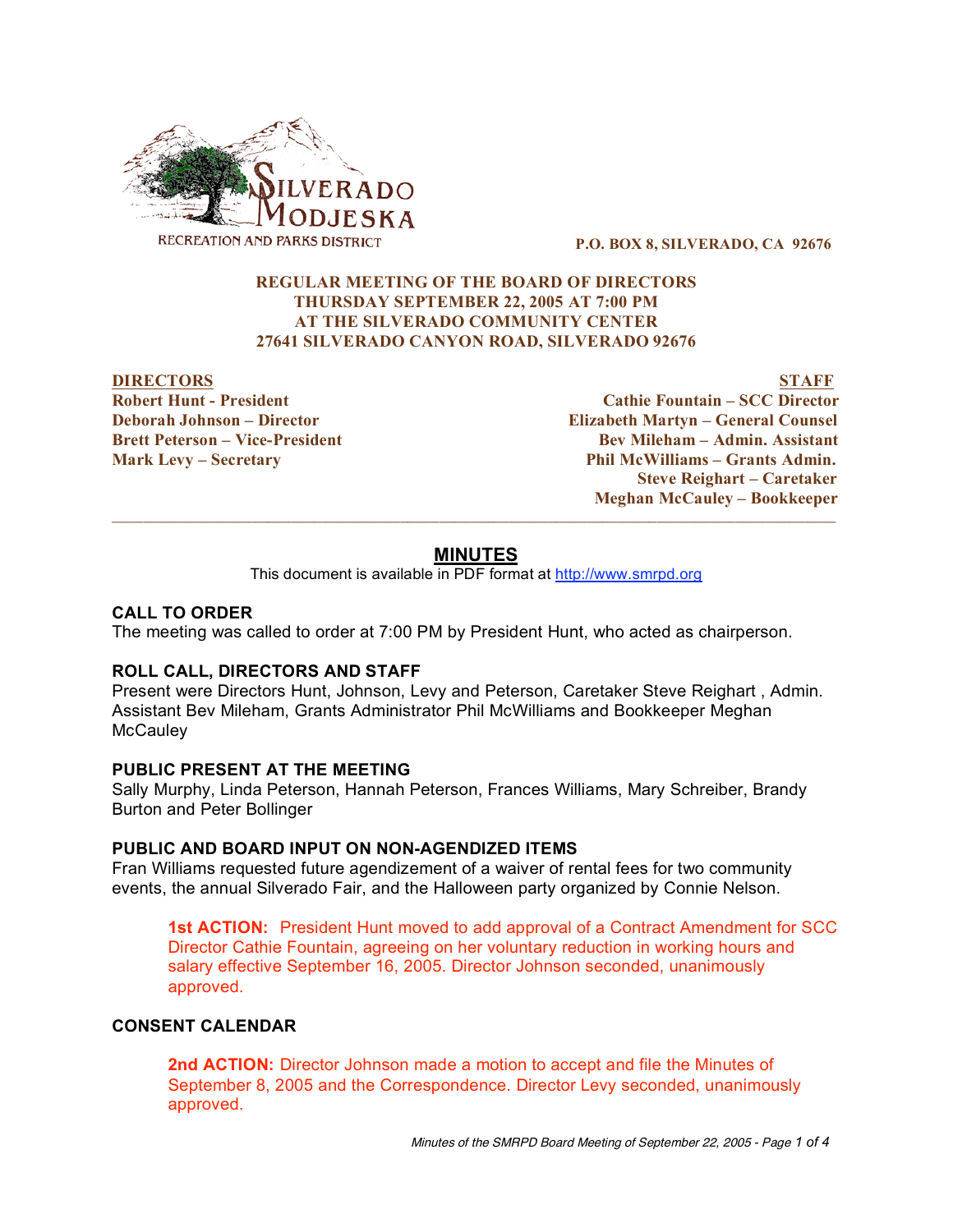### **SPECIAL ACTION**

**RESOLUTION 062305-1:** To accept and approve the Letter of Engagement for Audit Services for FY 2004-2005 from Hale & Company, effective June 23, 2005. A Roll-Call Vote was taken. Director Hunt, AYE; Director Johnson, AYE; Director Levy, AYE, Director Peterson, AYE.

#### **CARETAKER'S REPORT**

Director Johnson will contact Lori Christenson of the Canyon School of the Arts about signing the new Facilities Use Agreement. Steve Reighart was commended for doing an excellent overall job, and Lori Christensen offered special thanks for his work in preparing the Modjeska Community Center for the new dance class season.

The Board discussed where to put scheduled Community Center users during the Renovation project. The matter was tabled to the next meeting.

Phil McWilliams reported that he is still working on getting the Modjeska building recognized as a historical structure.

Bonnie Smith, Modjeska resident and landscape designer was asked for her advice on the overgrown vegetation at the Modjeska Park. She would like the vegetation to remain. The Board will ask other Modjeska residents how they feel about the parks vegetation and the topic will be added to the next Agenda. Modjeska resident Steve Peterson of Specialized Tree Works offered to do whatever work is decided on for half of the lowest bid received. Director Johnson will meet with Bonnie Smith before the next meeting to visit Modjeska Park and discuss the matter in detail. There is still a problem with vandalism at the center.

There was a problem with the replacement barbecue grill for Modjeska Park being higher than the advertised price (bait and switch). Phil McWilliams located a slightly more expensive one that is still under \$200. He was instructed to proceed with buying and installing it, to replace the existing one that is no longer useable.

A discussion about rebuilding the gazebo above Modjeska Park and adding a plaque in memory of long time Modjeska resident Jennie Richards, who passed away this year, will be discussed in the next Agenda. Modjeska resident Marc Grossman has proposed a volunteer effort to do this work.

#### **FINANCIAL REPORT**

Bookkeeper Megan Warner has offered to assist in preparing the FY 2005-2006 Budget, which is now overdue because reports of progress and imminent delivery of the document for the past several months turned out to have no basis in fact.

**3rd ACTION:** Director Hunt made a motion to approve payment of transmittal 09- 05D for \$150.00 total for Directors' compensation for the Regular Board Meeting of September 8, 2005 to: Director Levy \$50.00 Director Hunt \$50.00 Director Johnson seconded. Unanimously approved.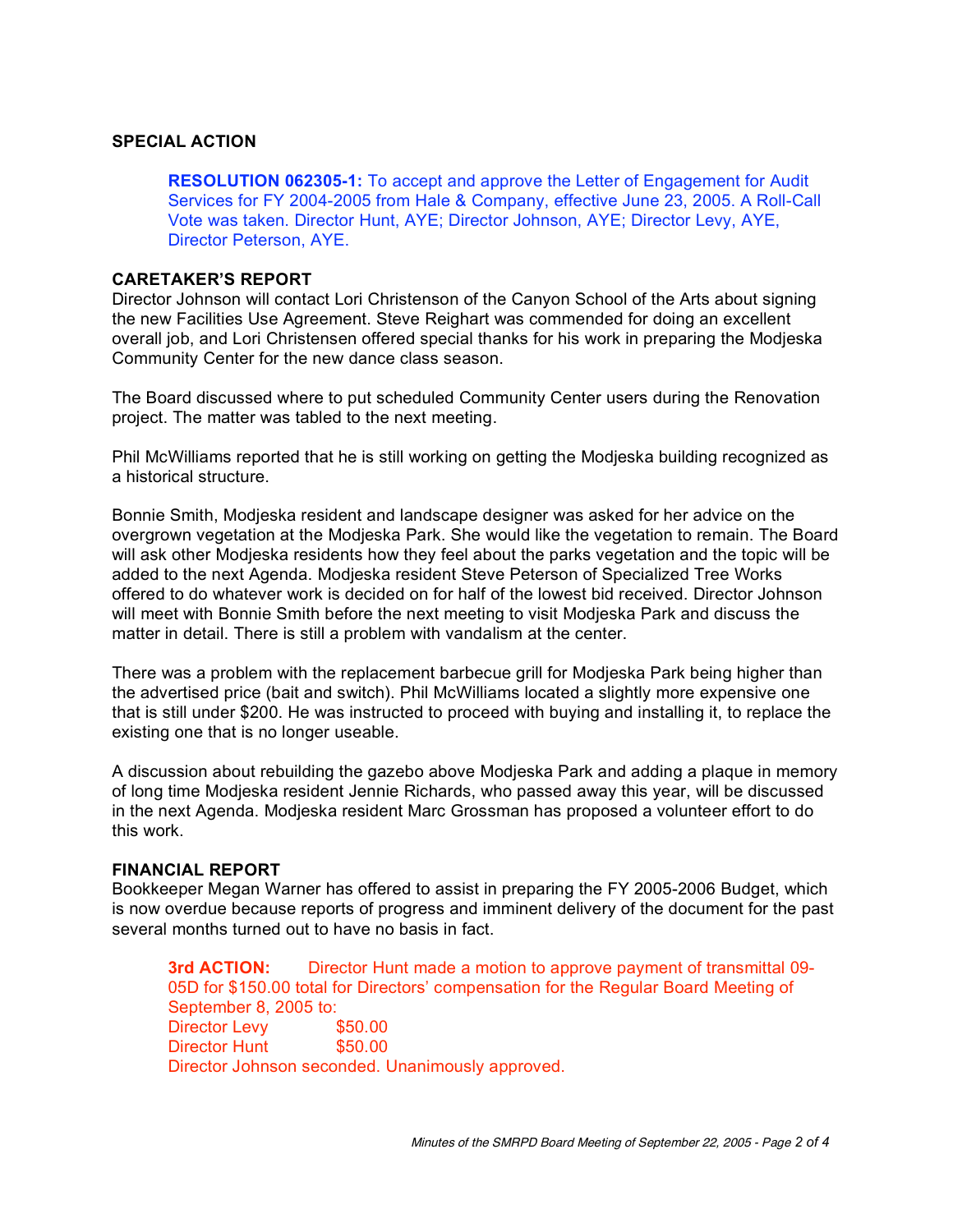## **4th ACTION:** Director Hunt made a motion to approve payment of transmittal 09- 05E for \$3,784.11 total to: Phil McWilliams \$250.00 Invoice #8-2005 (GRANTS ADMIN.) Meghan Warner  $$225.00$  Inv. #05-76, (BOOKKEEPER) County of Orange **\$500.00** Annual LAFCO levy SC Edison **\$739.11** Invoice dated 9-9-2005 Richard L. Hale, CPA \$1,512.50 Invoice dated 8-31-05 (AUDITOR) Home Depot **342.50** Invoice dated 09-05-2005 K.J. Snyder **8515.00** Invoices #5260 and 5282 Director Levy seconded. Unanimously approved.

# **GRANTS ADMINISTRATORS REPORT**

There are three Grant applications now submitted to Sacramento for advance payments. They usually take 7 to 10 weeks to process.

Phil McWilliams attended the Resource Conservation Conference on 9/16/05 with Director Peterson and several community members. He and other attendees present felt that the event was very productive, offering much information and identifying contacts for future collaboration on open space and trails work. A written report was submitted.

Three bids have been solicited for repairing the Modjeska Community Center roof. The Board agreed that an offer by RJ Electric to perform an inspection and preventive maintenance work on the electrical panel to ensure its safety should proceed immediately. Total cost for the work will be less than \$300 unless faulty circuit breakers or other major items must be replaced.

#### **OTHER DISTRICT BUSINESS**

The Board discussed electing an interim Board Treasurer to fill the position until the annual election of Board Officers in Dec, 2005. No Director can hold more than one Board office, and President Hunt noted that there is no legal requirement to have a Treasurer. It was decided to leave the position unfilled until a new Director is in place, and in the interim the Finance Committee and District Bookkeeper will perform the necessary fiscal duties. Director Johnson and Bookkeeper Meghan Warner will start work on the FY 2005-2006 Budget immediately.

The Board discussed procedures and a timetable for appointing a replacement Director to fill the current open spot on the Board. They will advertise in the Settler and Sentry, and on the marquee sign. Fran Williams offered to make posters. Director Johnson offered to prepare a post-card mailer and the content of it was discussed.

**5th ACTION:** Director Hunt made a motion to prepare and send a post card mailer as discussed, not to exceed \$200.00 cost. Director Johnson seconded. Unanimously approved.

Consider revising Board Meetings dates per request of Director Peterson. The Board decided to change the meetings to Tuesdays, meeting in Building A for Silverado meetings because of yoga classes on the same night. The meeting schedule will change in 30 days.

**6th ACTION:** Director Hunt made a motion to change the Board meetings from Thursdays to Tuesdays starting at the next Silverado Board meeting on October 25, 2005. Director Johnson seconded. Unanimously approved.